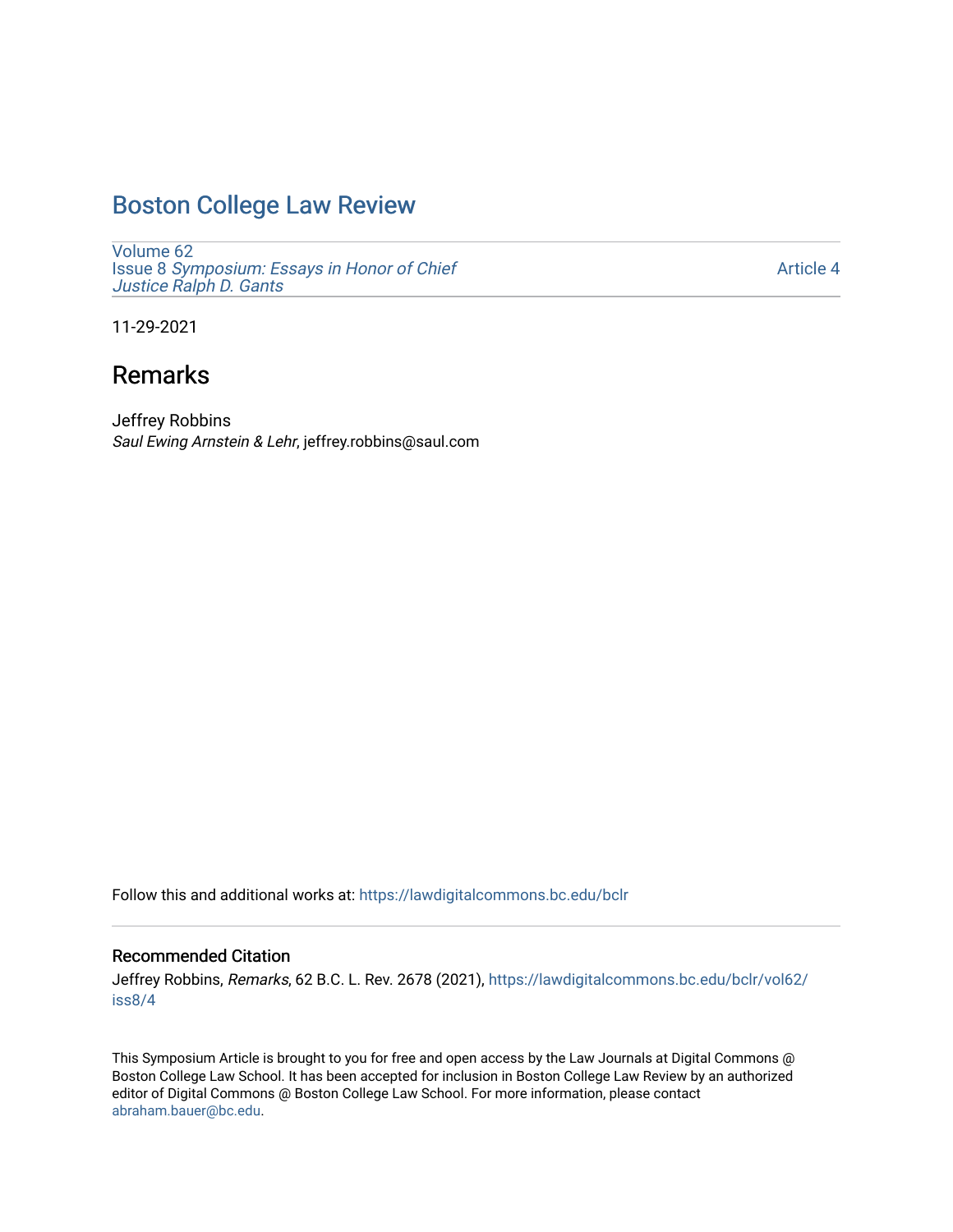## **REMARKS**

#### JEFFREY ROBBINS[\\*](#page-1-0)

I met Ralph shortly after I joined the United States Attorney's Office in Boston in 1987 as an Assistant U.S. Attorney. Ralph was a hot-shot public corruption prosecutor in the office who, at the time, was preparing to try a quite significant police corruption case, as my memory serves. By dispiritingly sharp contrast, I, a recently minted AUSA in the office's Civil Division, was preparing to try a Federal Tort Claims Act case on behalf of the General Services Administration, which angrily maintained that it had not—emphasize *not* been negligent when a visitor to the GSA's Federal Archives in Waltham, Massachusetts slipped on a wet spot near the sink in a ladies' room after washing her hands, injuring her knee. Ralph was preparing to demonstrate to a jury that there was corruption in the Boston Police Department, a matter of great public import. I was preparing to demonstrate that the wet spot on which the woman had slipped was simply the result of normal, unavoidable water splash or, in the alternative, that any negligence was her own, because even though she had had her knee replaced, she had chosen of her own volition to wear rubber thongs on her feet rather than sneakers or shoes when visiting the Federal Archives.

So, there was a certain disparity in our relative significance to the operation of the United States Attorney's Office, and it would not have been unnatural or, for that matter, unreasonable, had Ralph treated me, the recent arrival relegated to arguing "The Thong Defense" on behalf of the United States of America, with some coolness, and some distance, if not a sense of superiority.

<span id="page-1-0"></span> <sup>\*</sup> Jeffrey Robbins handles high-stakes litigation for companies and individuals who are entangled in corporate, shareholder, employment and a variety of other disputes, defending against or bringing defamation claims, or under corporate or congressional investigation. Mr. Robbins was appointed Assistant U.S. Attorney for the District of Massachusetts, where he focused on civil fraud cases and money laundering investigations, as well as investigations involving hospitals, physicians and pharmacies. There he was tapped to be the District's first Chief of the Asset Forfeiture Division. In 1997, he was appointed Chief Counsel for the Minority of the U.S. Senate Permanent Subcommittee on Investigations, and Deputy Chief Counsel for the Minority of the Senate Governmental Affairs Committee, where he represented Democratic senators in connection with an investigation into campaign fundraising practices during the 1996 presidential election. He was twice appointed as a Special Assistant Attorney General in Massachusetts, representing the Secretary of State of the Commonwealth in congressional redistricting and public records litigation. In 1999, and then again in 2000, he was appointed by President Clinton as a U.S. Delegate to the United Nations Human Rights Commission in Geneva, Switzerland. Mr. Robbins is the former Chairman of the New England Board of the Anti-Defamation League, and the former President of the World Affairs Council of Boston.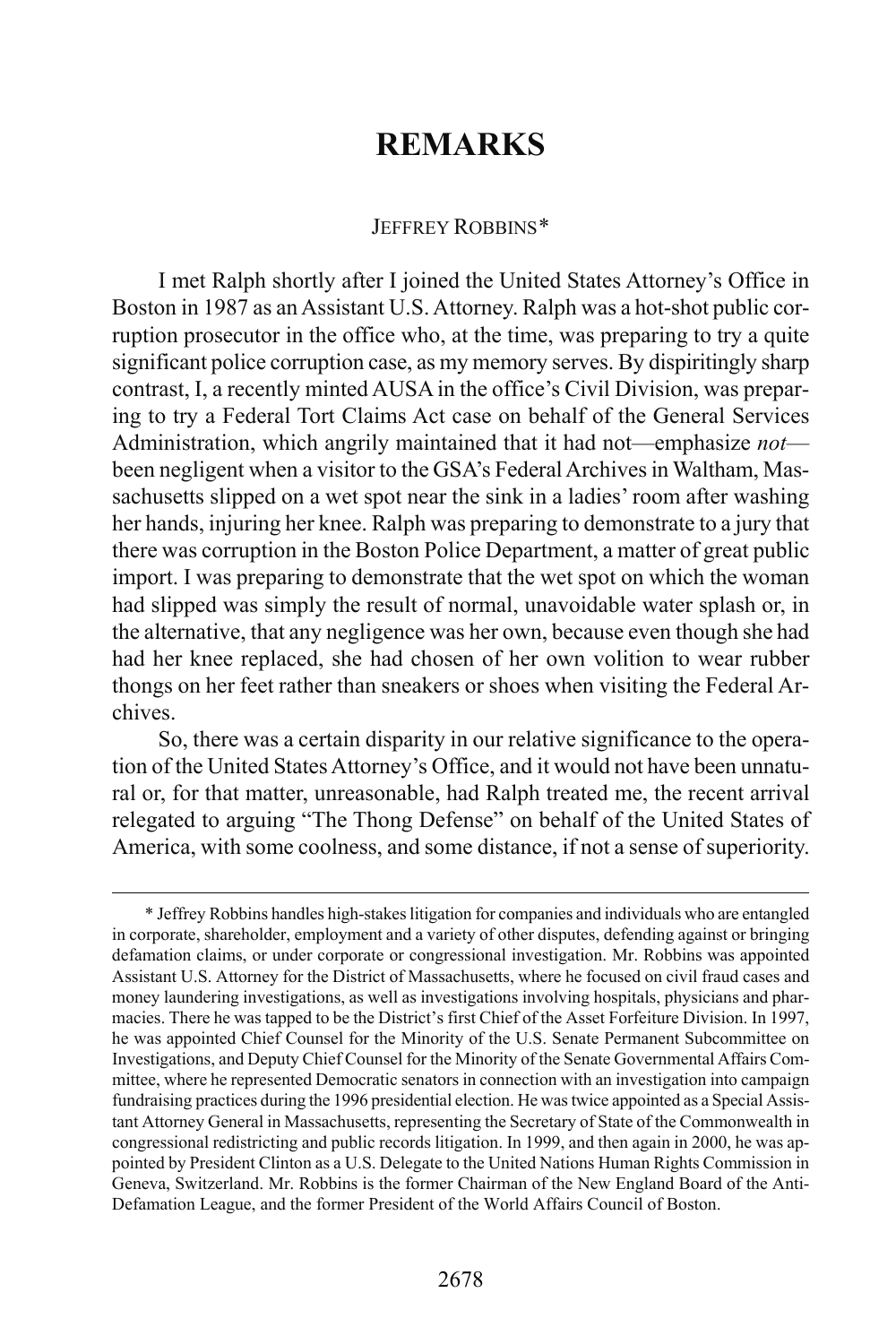#### 2021] *Remarks* 2679

But neither coolness nor distance was part of Ralph's DNA, and feeling superior to other people was altogether foreign to him as far as I could see then, or in the thirty-three years that followed. And double Harvard degrees and *magna cum laude* this and *summa cum laude* that and the series of distinguished appointments in recognition of his stand-out gifts did not change that. He was kindly and self-effacing then, and kindly and self-effacing he remained.

But kindly and self-effacing with a triple dose of visceral, instinctive and profound identification with the underdog, with the excluded, with the luckless, with the hurting—with those in need of care. One thinks of Edward M. Kennedy's eulogy of his brother Robert, that he was "a good and decent man, who saw wrong and tried to right it, saw suffering and tried to heal it."<sup>[1](#page-2-0)</sup> Ralph's son Michael remembered that his father was always trying to fix things, by which he meant not appliances, I believe, but instead peoples' hurt, peoples' pain, peoples' dilemmas.

And that was true of Ralph not only as a jurist, but as a human being. Most of us know that it is the all-too-rare individual who asks questions about others. On the walks along the Minuteman Path in Lexington that I will cherish, it was his habit to ask after somebody that he barely knew. And it eventually stopped being surprising when, within a few days of one of those walks, something would occur that made it clear that Ralph, entirely on his own, had undertaken to make some call or to contact someone or to initiate something to see if something might be done for a somebody whom he barely knew.

Much has been said about Ralph's highly purposeful visits to the Islamic Society Cultural Center in Boston—visits conceived to provide balm and comfort and support for a community that over the recent past has been given cause to be fearful and more. The reason so much has been said about this is that it captures Ralph's strong instinct to provide comfort when he could. To the extent that he seemed determined to push himself to physical extremes, to be as many places as he could, to do as much good as he could, almost as if, one thinks occasionally now in retrospect, he knew the time for him to do good would be cut short.

Here, in part, is what he said when he visited the Mosque in 2018:

I come each year because it is the clearest way I know to communicate the continued commitment of the judiciary to protect your constitutional rights . . . . I would like to believe that there will come a time when you no longer need to be reassured of that commitment,

<span id="page-2-0"></span><sup>&</sup>lt;sup>1</sup> Edward M. Kennedy, Eulogy for Robert F. Kennedy 3 (June 8, 1968), https://www.american rhetoric.com/speeches/PDFFiles/Ted%20Kennedy%20-%20Eulogy%20for%20Robert%20Kennedy.pdf [https://perma.cc/2J28-MUCU].